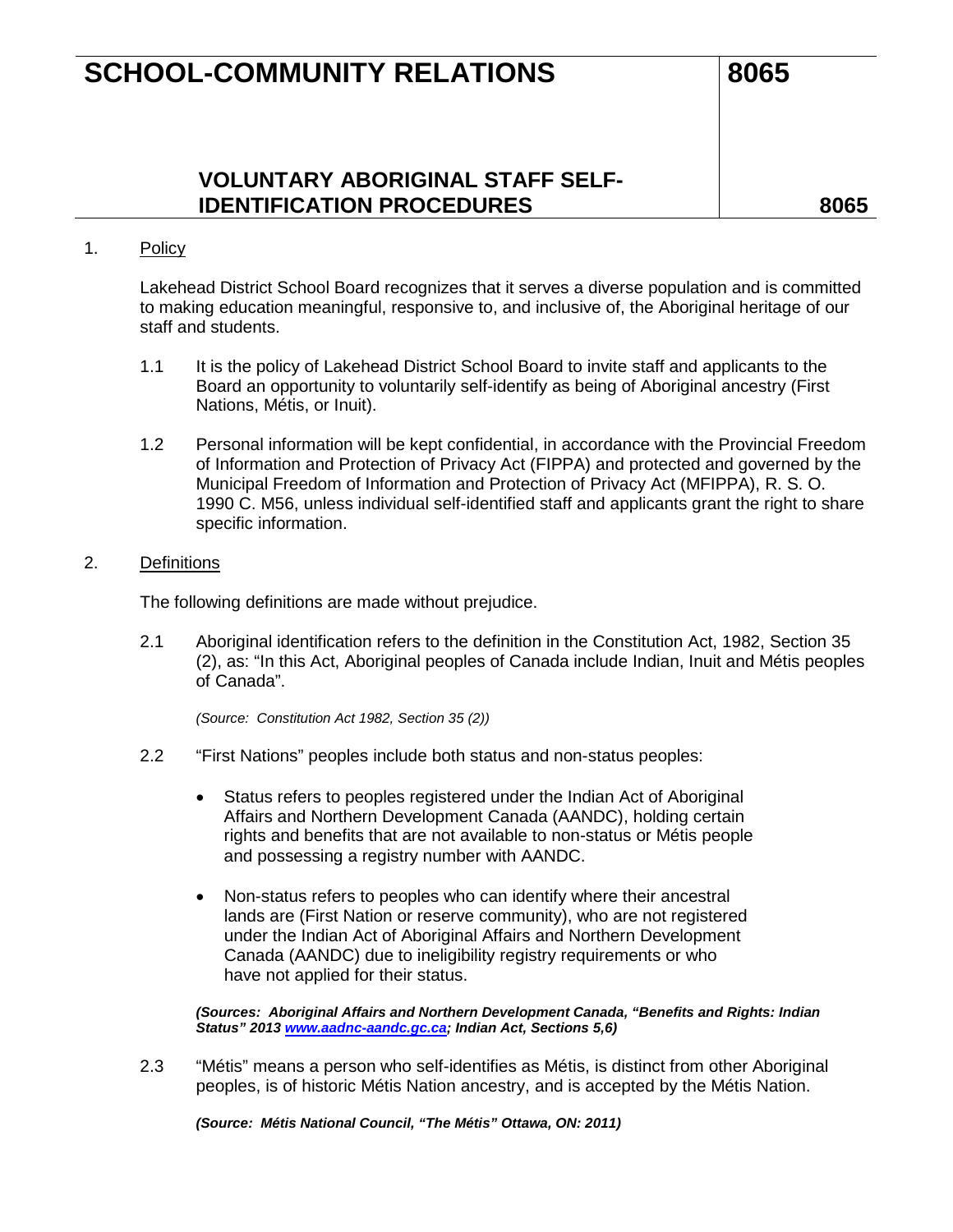## **SCHOOL-COMMUNITY RELATIONS 8065**

## **VOLUNTARY ABORIGINAL STAFF SELF-IDENTIFICATION PROCEDURES 8065**

2.4 Inuit is a distinct group of Aboriginal people who have ancestral ties to Northern Canada (Nunavut, Northwest Territories, Northern Quebec and Northern Labrador).

*(Source: Aboriginal Affairs and Northern Development Canada, "Inuit" 2013 www.aadncaandc.gc.ca; Inuit Tapiriit Kanatami, "Inuit Historical Perspectives[" https://www.itk.ca/about-inuit\)](https://www.itk.ca/about-inuit)*

3. Collection of Information

Voluntary self-identification data will be collected on the Lakehead District School Board Voluntary Aboriginal Staff Self-Identification Form for all current and new employees with the Board commencing in the 2013-2014 school year. (Appendix A).

- 4. Data Collection, Storage, Access and Usage
	- 4.1 Lakehead District School Board is committed to data collection and assessment practices which are multifaceted, bias-free and culturally and linguistically appropriate.
	- 4.2 All staff data will be collected and securely stored to respect privacy and will be used only as a means to enhance, develop and implement supportive education programs within the Lakehead District School Board.
	- 4.3 All staff data are stored in a staff information management system.
- 5. Data Protection

Data will be maintained and used in compliance with the Provincial Freedom of Information and Protection of Privacy Act (FIPPA) and protected and governed by the Municipal Freedom of Information and Protection of Privacy Act (MFIPPA), R.S.O. 1990 C. M56.